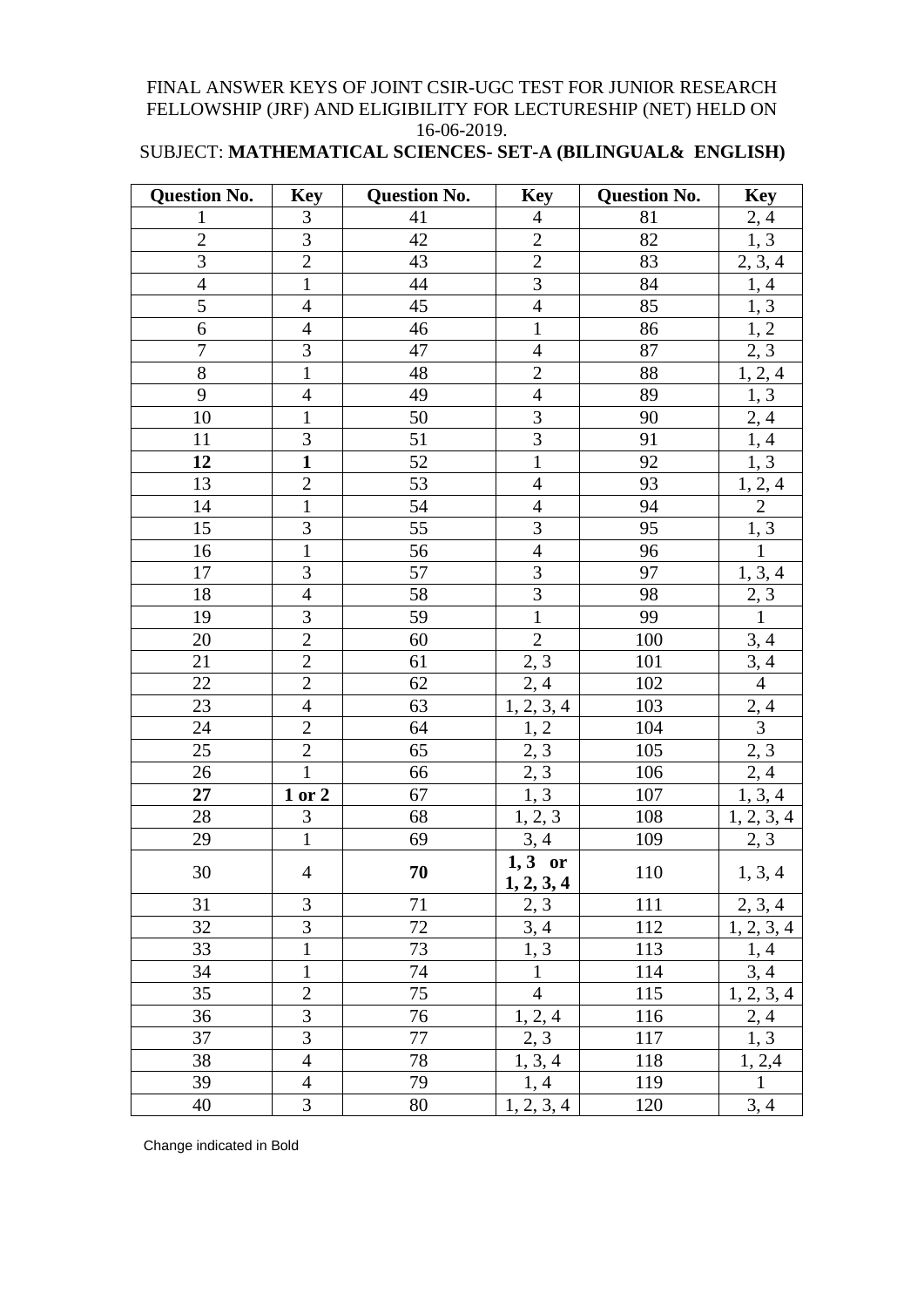#### FINAL ANSWER KEYS OF JOINT CSIR-UGC TEST FOR JUNIOR RESEARCH FELLOWSHIP (JRF) AND ELIGIBILITY FOR LECTURESHIP (NET) HELD ON 16-06-2019.

# SUBJECT: **MATHEMATICAL SCIENCES- SET-B (BILINGUAL & ENGLISH)**

| <b>Question No.</b>     | <b>Key</b>               | <b>Question No.</b> | <b>Key</b>              | <b>Question No.</b> | <b>Key</b>     |
|-------------------------|--------------------------|---------------------|-------------------------|---------------------|----------------|
|                         | 1                        | 41                  | $\overline{4}$          | 81                  | 1, 2           |
| $\overline{2}$          | 3                        | 42                  | $\mathbf{1}$            | 82                  | $\frac{2}{3}$  |
| $\overline{\mathbf{3}}$ | $\mathbf{1}$             | 43                  | $\overline{4}$          | 83                  | 1, 2, 4        |
| $\overline{4}$          | $\overline{2}$           | 44                  | $\sqrt{2}$              | 84                  | 1, 3           |
| 5                       | $\mathbf{1}$             | 45                  | $\overline{4}$          | 85                  | 2,4            |
| $\overline{6}$          | 3                        | 46                  | $\overline{2}$          | 86                  | 1, 4           |
| $\overline{7}$          | $\overline{3}$           | 47                  | $\overline{2}$          | 87                  | 1, 2, 3, 4     |
| $\overline{8}$          | $\overline{3}$           | 48                  | $\overline{3}$          | 88                  | 2,4            |
| 9                       | $\overline{2}$           | 49                  | $\overline{\mathbf{3}}$ | 89                  | 1, 3           |
| 10                      | $\mathbf{1}$             | 50                  | $\overline{4}$          | 90                  | 2, 3, 4        |
| 11                      | $\overline{4}$           | 51                  | $\overline{3}$          | 91                  | $\mathbf{1}$   |
| 12                      | $\overline{\mathcal{L}}$ | 52                  | $\overline{3}$          | 92                  | 3,4            |
| 13                      | 3                        | 53                  | $\mathbf{1}$            | 93                  | 3, 4           |
| 14                      | $\mathbf{1}$             | 54                  | $\sqrt{2}$              | 94                  | $\overline{4}$ |
| 15                      | $\overline{4}$           | 55                  | $\overline{4}$          | 95                  | 1, 4           |
| 16                      | 3                        | 56                  | $\mathfrak{Z}$          | 96                  | 1, 3           |
| 17                      | $\overline{2}$           | 57                  | 3                       | 97                  | 1, 2, 4        |
| 18                      | $\mathbf{1}$             | 58                  | $\mathbf{1}$            | 98                  | $\overline{2}$ |
| 19                      | 3                        | 59                  | $\overline{4}$          | 99                  | 1, 3           |
| 20                      | $\overline{4}$           | 60                  | $\overline{4}$          | 100                 | $\mathbf{1}$   |
| 21                      | 3                        | 61                  | $1, 3$ or<br>1, 2, 3, 4 | 101                 | 1, 3, 4        |
| 22                      | $\mathbf{1}$             | 62                  | 2, 3                    | 102                 | 2, 3           |
| 23                      | $\overline{\mathcal{L}}$ | 63                  | 3, 4                    | 103                 | 1, 2, 3, 4     |
| 24                      | 3                        | 64                  | 1, 3                    | 104                 | 2,4            |
| 25                      | 3                        | 65                  | $\mathbf 1$             | 105                 | 1, 3           |
| 26                      | $\overline{2}$           | 66                  | $\overline{4}$          | 106                 | 1, 2,4         |
| 27                      | $\overline{2}$           | 67                  | 1, 2, 4                 | 107                 | $\overline{1}$ |
| 28                      | $\overline{4}$           | 68                  | $\overline{2,3}$        | 108                 | 3,4            |
| 29                      | $\overline{2}$           | 69                  | 1, 3, 4                 | 109                 | 2, 4           |
| 30                      | $\overline{2}$           | 70                  | $\sqrt{2, 3}$           | 110                 | 3              |
| 31                      | $\mathbf{1}$             | 71                  | 2,4                     | 111                 | 2, 3           |
| 32                      | 1 or 2                   | 72                  | 1, 2, 3, 4              | 112                 | 2,4            |
| 33                      | 3                        | 73                  | 1, 2                    | 113                 | 1, 3, 4        |
| 34                      | $\overline{4}$           | 74                  | 2, 3                    | 114                 | 1, 2, 3, 4     |
| 35                      | $\overline{4}$           | 75                  | 2, 3                    | 115                 | 2, 3           |
| 36                      | 3                        | 76                  | 1, 3                    | 116                 | 1, 3, 4        |
| 37                      | $\mathbf{1}$             | 77                  | 1, 2, 3                 | 117                 | 2, 3, 4        |
| 38                      | $\mathbf{1}$             | 78                  | 3, 4                    | 118                 | 1, 2, 3, 4     |
| 39                      | $\overline{2}$           | 79                  | 1, 4                    | 119                 | 1, 4           |
| 40                      | 3                        | 80                  | 1, 3                    | 120                 | 3,4            |

Change indicated in Bold